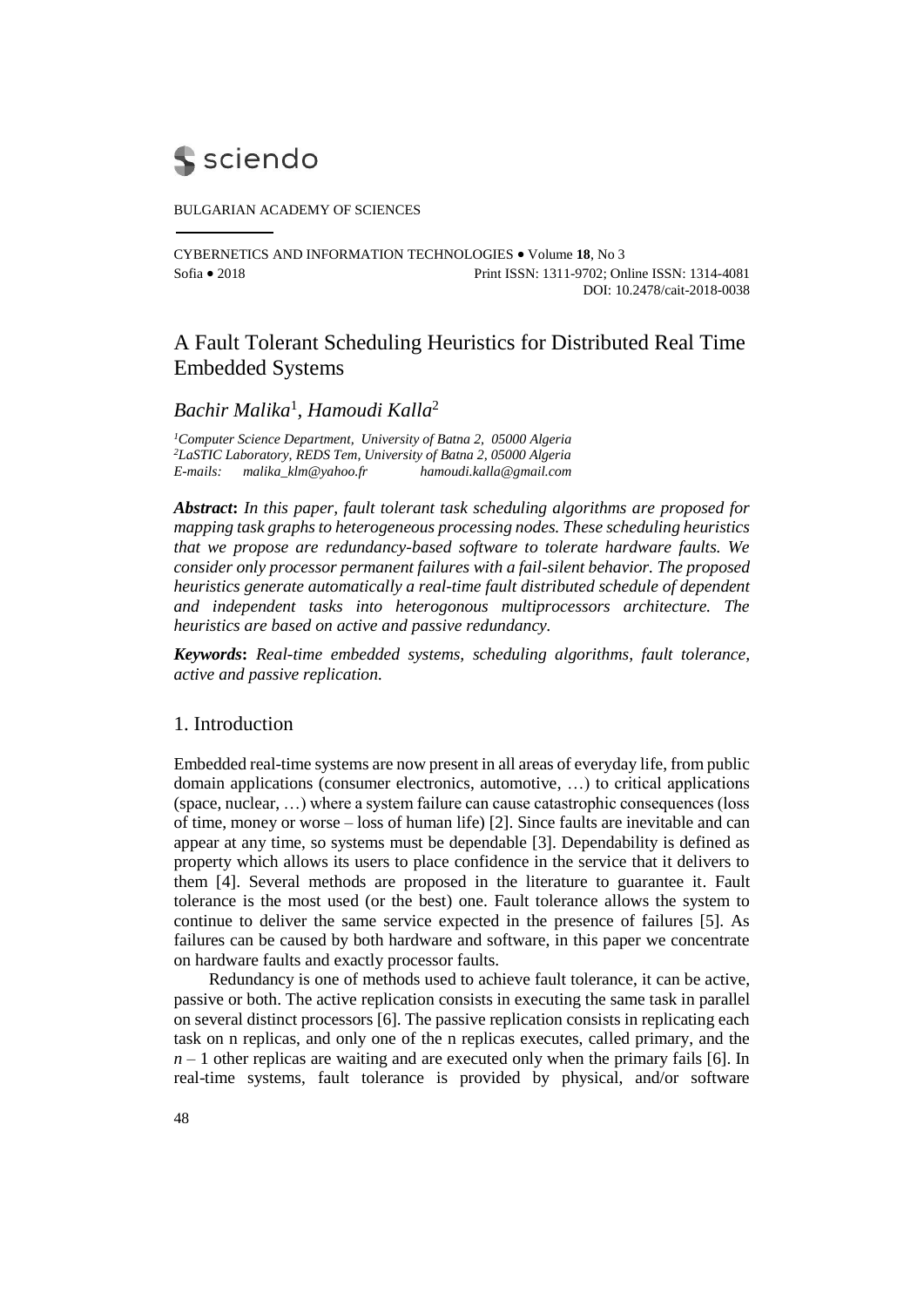redundancy. As we are targeting embedded systems, we rely on the distributed architectures which allow redundancy of software components on different processors to meet their specifications.

Faults can be classified according to their duration as: Permanent faults, intermittent faults or transient faults. Permanent faults are persistent, they continue to exist until the faulty component is repaired or replaced. These faults can be caused by catastrophic system failures such as processor failures. Transient faults arise once and then vanish. For example, a network message does not reach its destination but later the message is successfully retransmitted. Intermittent faults are characterized by a fault happening, then vanishing, then happening again, then vanishing again, etc. They are difficult to be defined, but their effects are strongly correlated. A loose connection is an example of this kind of fault [15]. We concentrate on permanent faults of one processor.

In this paper, we investigate the integration of fault-tolerance in real-time distributed embedded systems by starting from a data-flow algorithm and a heterogeneous distributed architecture with multi-point links. Our goal is to produce automatically a fault-tolerant distributed schedule of the algorithm onto the architecture. The faults considered are single processor permanent failures with a failsilent behavior. To achieve this, we present two new heuristics based on the software redundancy, which generate a static fault tolerant schedule. By taking into account the execution duration of all tasks on all processors, and the communication durations of all data-dependencies on communication links, we are able to compute the total execution time of the obtained schedule, both in the presence and in the absence of failures. The heuristics proposed, which are an extension of the Algorithm Architecture Adequation (AAA) of the SynDEx tool [22, 10], try to find solutions that satisfy real-time, distribution and fault-tolerance constraints.

The work is organized as follows: In Section 2 the related works are briefed, in Section 3 the problem specification of the system are described and the proposed methodologies are discussed in Section 4. Experimental evaluation with respective observation is depicted in Sections 5 and 6, finally conclusion is made in Section 7.

## 2. Related works

A large number of fault tolerant scheduling algorithms for real-time embedded systems have been proposed in the literature. In [11], authors use software redundancy solutions based on both active and passive backup copies to tolerate only one bus fault in multi-bus heterogeneous architectures. In [12], they overcome the faults in the sensor network and distribute the provided task rationally by using a technique called P/B, it uses passive backup copies overlapping methodology to monitor the mode of backup copies adaptively through scheduling primary copies early and backup copies delayed. In [13], authors presented a scheduling algorithm for tolerating Weibull distributed failures of grid resources in spite of commonly adopted assumption of Poisson failure distribution. The algorithm is applied for dependent and independent tasks, it uses rollback recovery via checkpoint/restart for improving system dependability and reliability. In [14], authors proposed scheduling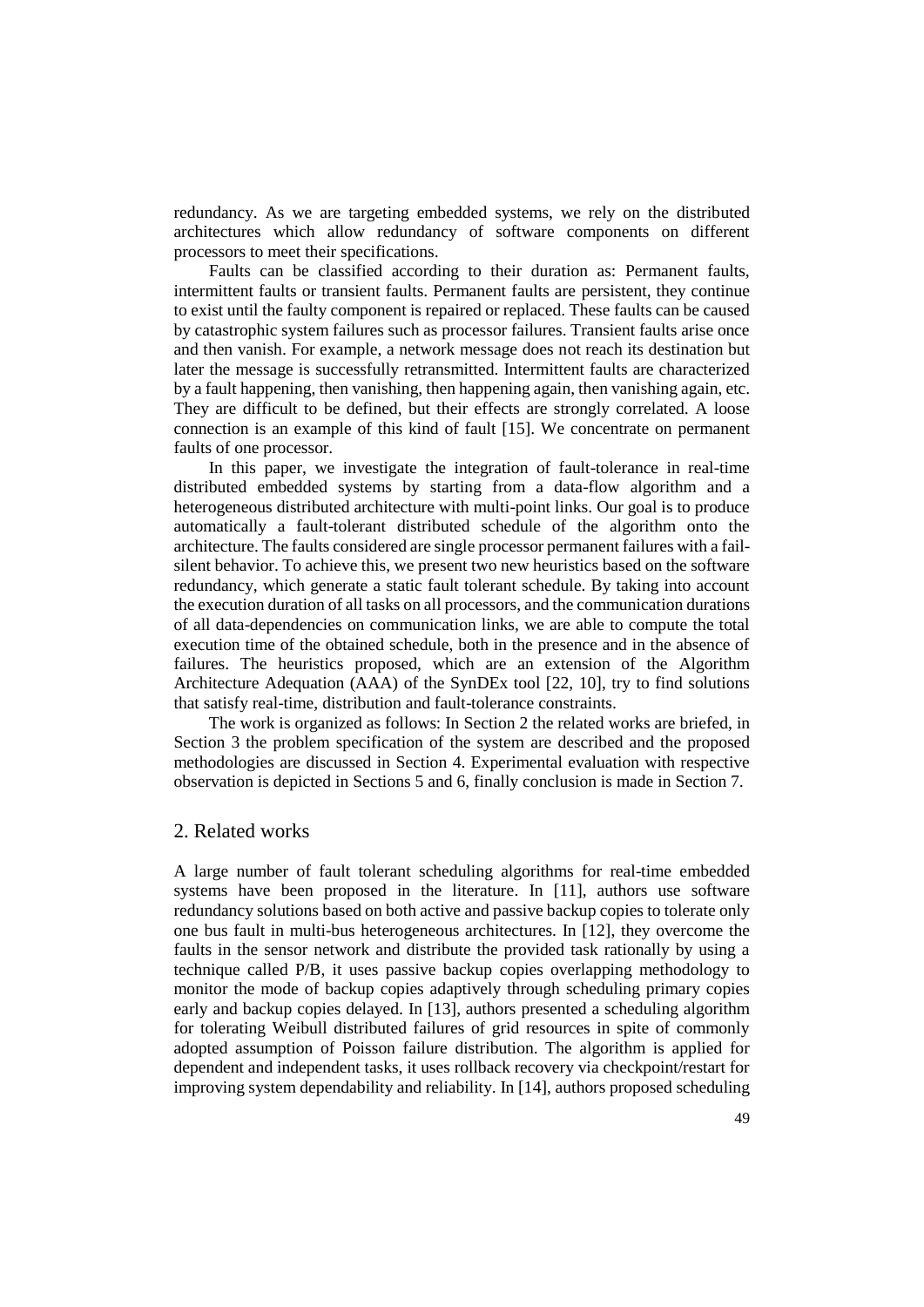algorithms for tolerating permanent and transient failures in real-time embedded systems. These algorithms attempt to provide low-cost solutions for fault tolerance, graceful performance degradation, and load shedding in such systems by exploiting trade-offs between space and time redundancy. They place tolerant scheduling algorithms fault in three categories: dynamic scheduling, offline or static planning and programming inaccurate calculations.

Another mechanism of fault tolerance is presented by K. Hashimoto, T. T s u c h i y a and T. K i k u n o [20]. This mechanism makes it possible to tolerate the faults of a single processor by using the active duplication of software components. Their algorithm, called HBP partitions all tasks as a first step into groups according to their size and in a second time, it calls a basic algorithm that allows to order and duplicate each task of each group on condition that each task is scheduled after its predecessors in the same processor and its replica in a different processor. Y. Oh and S. H. S on [21] proposed a fault tolerance scheduling heuristic called 1TFT for independent and non-preemptive tasks. Heuristics are an off-line scheduling that assures the deadlines of each task, even in the presence of arbitrary failures of a single processor based on passive redundancy. H. K a  $11a \, 11$  presents a heuristic called AAA-TB, based on Hybrid redundancy to tolerate arbitrary faults in processors and communication buses in a reactive system. Hybrid redundancy consists, in this case, on the one hand replicate the operations of the software architecture into multiple actively placed copies on multiple separate processors, and on the other hand to replicate data dependencies in multiple replicas of which only one executes and the others remain inactive until the appearance of bus failures or processor implanting the primary copy.

## 3. Specifications of the problem

A hard-real-time system is modeled by software architecture (the set of tasks and messages), a hardware architecture (physical runtime support) and a faults' models.

#### 3.1. Algorithmic specification

Our algorithm is modelled by a data flow graph [7], which is an oriented and valued hyper graph called algorithm graph. The set of nodes  $T = \{t_i, t_j, \ldots, t_n\}$  corresponds to the tasks components of the system, and the set of edges  $C \subseteq T \times T$  represents the data-dependences between tasks (messages exchanged by the tasks by intra-processor or inter-processor communication). A task is distinguished in the algorithm graph by two types: the computation task and the input/output task [1].



Fig. 1. Example of an algorithm graph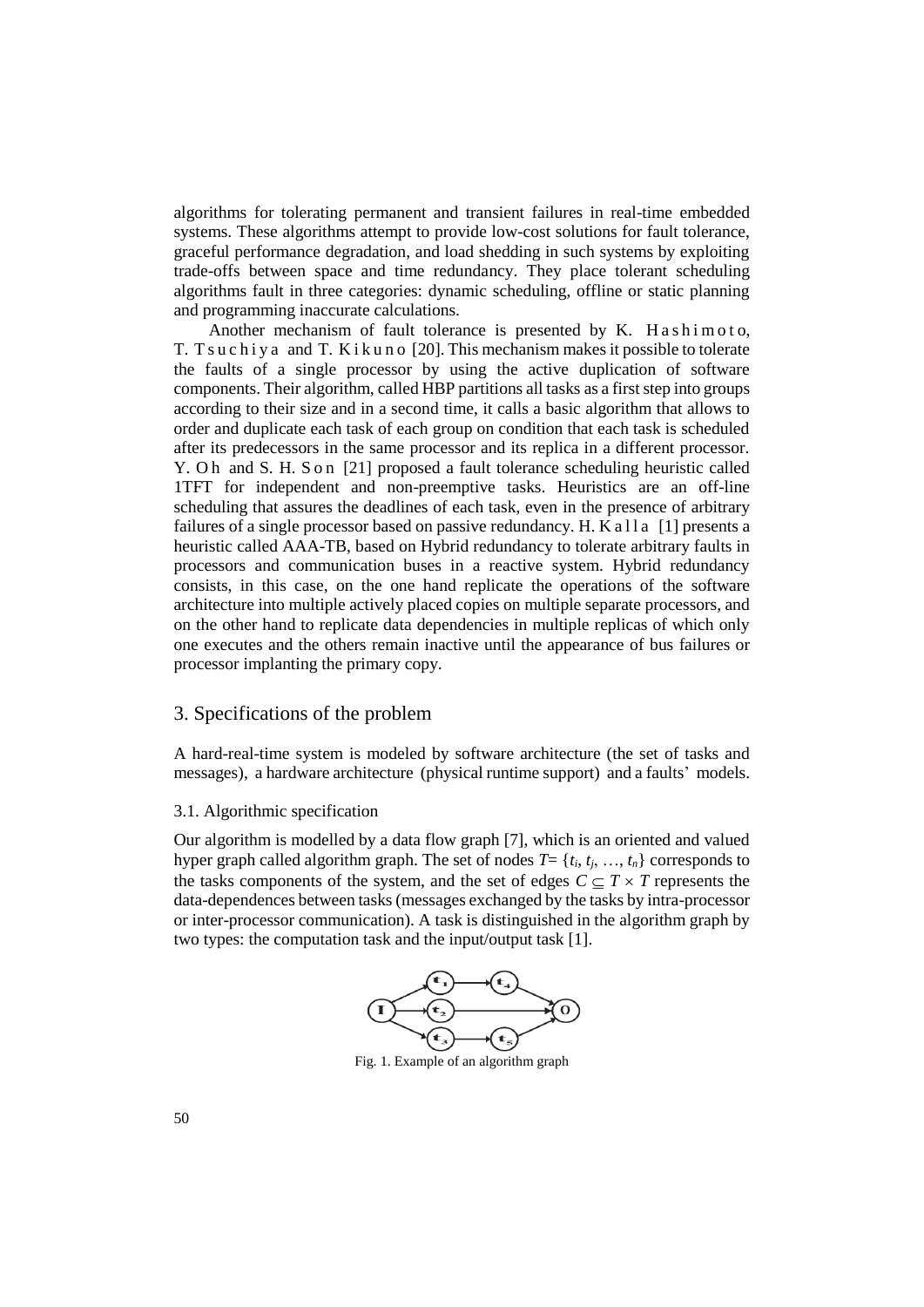Our algorithm also can represented by a hyper graph without edges called algorithm graph without precedence constraints (data dependencies).



## 3.2. Hardware specification

The hardware specification is a heterogeneous multiprocessor architecture (processors have different characteristics). It is presented by an undirected graph whose nodes denote processors and edges denote physical links between processors, we considered a multipoint network (bus).



Fig. 3. A multipoint connexion

## 3.3. Faults models

The failure constraints give assumptions about the maximum number of processor faults that the system can tolerate. In this paper, we assume only permanent faults of only one processor with a fail-silent behaviour, i.e., either it works and gives a result, or it does not work so does not give any result. We assume also that the communication bus is fault-free, i.e., reliable.

## 3.4. Distribution, execution time and real-time constraints

The distribution constraints [8] are the hardware preferences. They define the exclusion relationship between some hardware and some software components. As the architecture is heterogeneous, the execution time of each task can vary from one processor to another. The temporal constraints [8] define the worst execution times and the worst communication times respectively of the tasks and data communication on the architectures' components (processors and communication bus).

## 4. Proposed methodologies

## 4.1. Methodology AAA-FAULT<sup>IDT</sup>

The objective of this methodology is to optimize the automatic generation of distribution and scheduling in real-time of independent tasks and also to tolerate permanent faults of a single processor. Fault tolerance is achieved in this case into two phases using hybrid of active and passive redundancy. The first step is to transform the algorithm graph ALG of a set of independent tasks [9] on a new graph ALGN in which each task is replicated into two copies (primary and backup), linked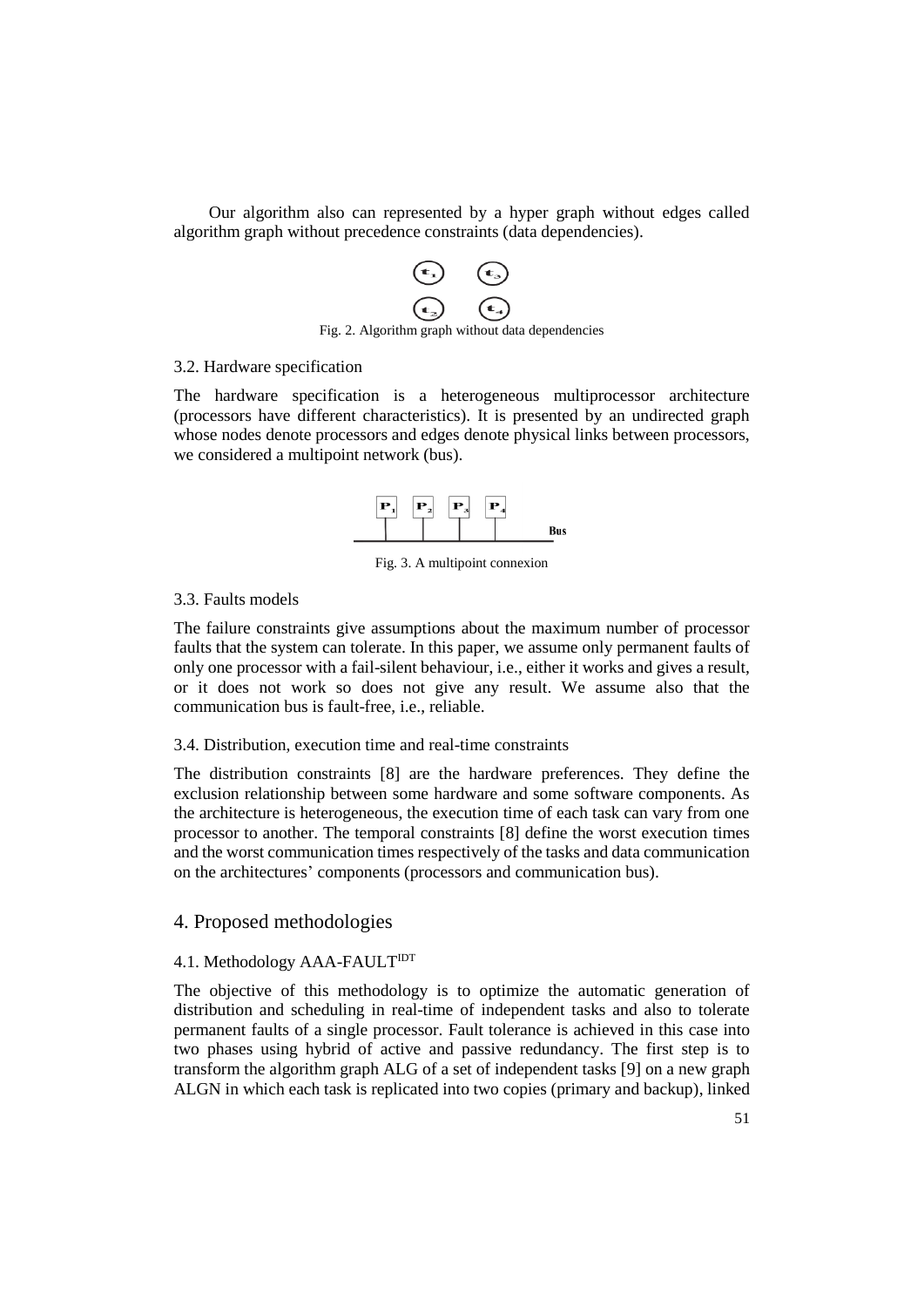by a conditional dependency [16, 17]. The second phase consists on placing this new redundant graph on the hardware architecture where every replicated task is actively executed (run both) on two different processors. At the end of execution of the primary copy, this last one sends a message to her replica to ignore her execution in order to reduce the overhead on the global time of system execution. This heuristic benefits the both advantages of passive and active replication [18]. This methodology consists of three phases: transformation phase, matching phase and the fault tolerance phase.

 The transformation phase: In this phase we transform the non-redundant graph algorithm ALG into a new redundant graph ALGN, where:

 $\circ$  Each task is replicated into two copies, primary  $T_i^{\text{p}}$  and secondary  $T_i^{\text{b}}$ ;

o A new dependency is added to the new ALGN between each task and its backup  $(T_i^{\text{p}} \rightarrow T_i^{\text{b}})$ , there time execution is null;

 The matching phase: The proposed heuristic maps the new graph ALGN and the hardware architecture ARC to achieve an optimal schedule.

 The fault tolerance phase: consists in detecting the processor failure and then updating the scheduling of its tasks.

In active redundancy all redundant tasks are in operation and are sharing the load with the main task. Upon failure of one task, the surviving tasks carry the load. The redundant or back-up tasks in passive or standby, systems start operating only when one or more fail, the back-up tasks remain dormant until needed.

Our methodology is based on the combination of the two redundancies. For each new system execution, the active replication is applied. After a time *T*, each replica receives a message of its primary copy indicating its successful execution; in this case, execution of these replicas is stopped until next cycle or a random stop of their primary tasks, which is the mechanism of passive replication.

In this methodology, error detection is not necessary. In case of failure of a processor, replicas of tasks located there will not receive a message from their primary copies, while pursuing their implementation and cover this failure.

The principle of this methodology is presented as follows:

#### *Begin*

Active execution of all tasks (primary and secondary) by order of execution For each primary task & after time *t*

 $T_i^{\text{p}}$  send message to its reply  $T_i^{\text{b}}$ 

 $T_i^b$  ignore its execution and locks

If  $T_i^b$  did not receive this message then

 $T_i^b$  continue execution and mask the failure of  $T_i^b$ 

#### *end*

This heuristic profit the both advantages of passive and active replication. In fact, it has small recovery delay after failures and small execution delay without failures. The following example illustrates the effect of this methodology:

Taking software architecture ALG (Fig. 4) which consists of three independent tasks:  $t_1$ ,  $t_2$  and  $t_3$ , and hardware architecture ARC (Fig. 5) composed of three heterogeneous processors connected via a bus. Runtimes of tasks on these processors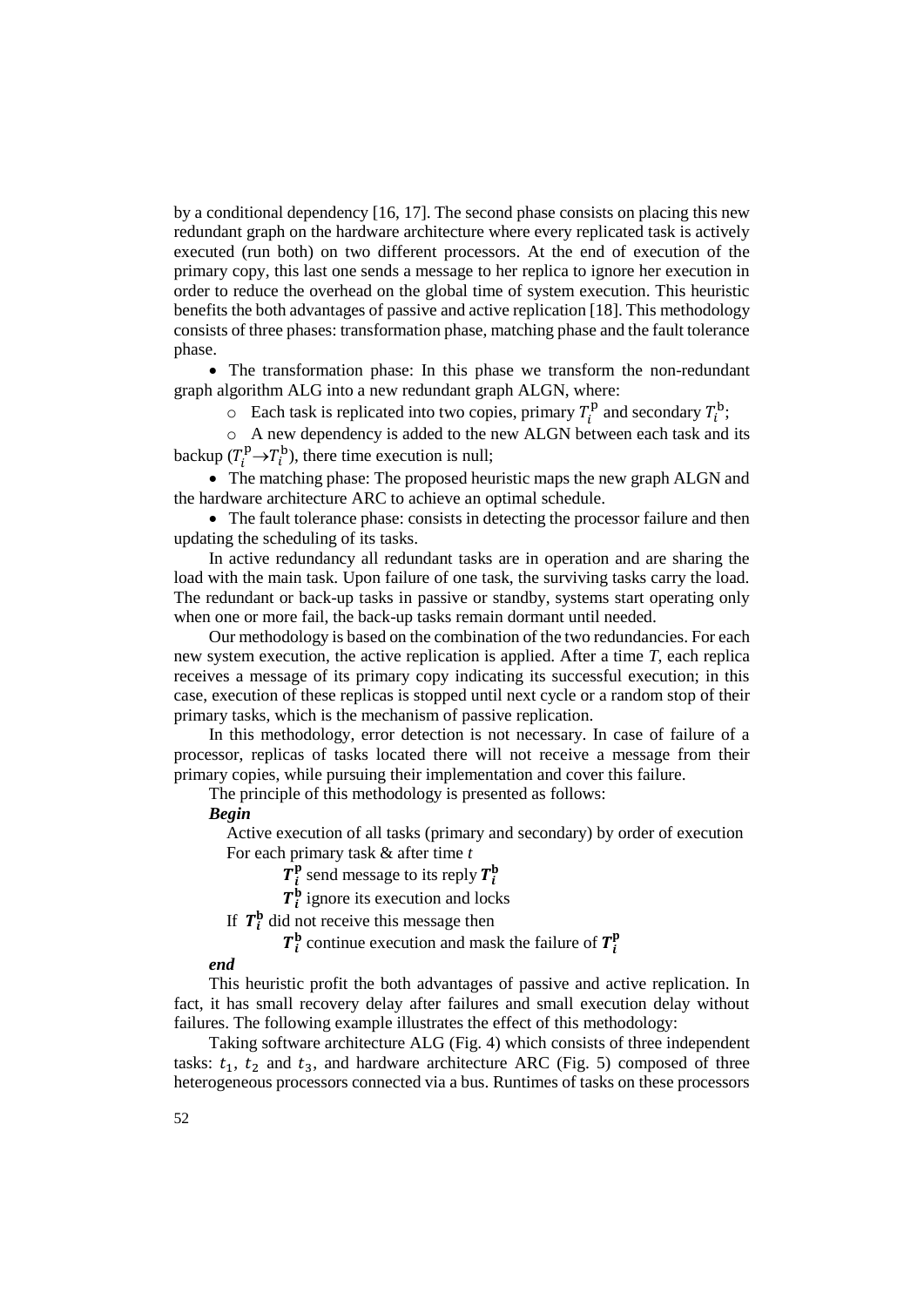are respectively: (1, 3), (2, 1) and (2, 4). ALG is transformed into ALGN in which each node is replicated in two copies with its execution times on different processors, the communication duration between nodes is null.





After applying the  $AAA-FAULT<sup>IDT</sup>$  methodology on this specification, before and after the occurrence of a failure of one processor, we obtained the results summarized in Figs 6 and 7.



Fig. 6. Distributed schedule with absence of failure

Upon failure,  $p_1$  for example,  $t_3^b$  does not receive a message from  $t_3^p$ , then it continues to execute and mask its failure. Thus distributed schedule is shown in Fig. 7.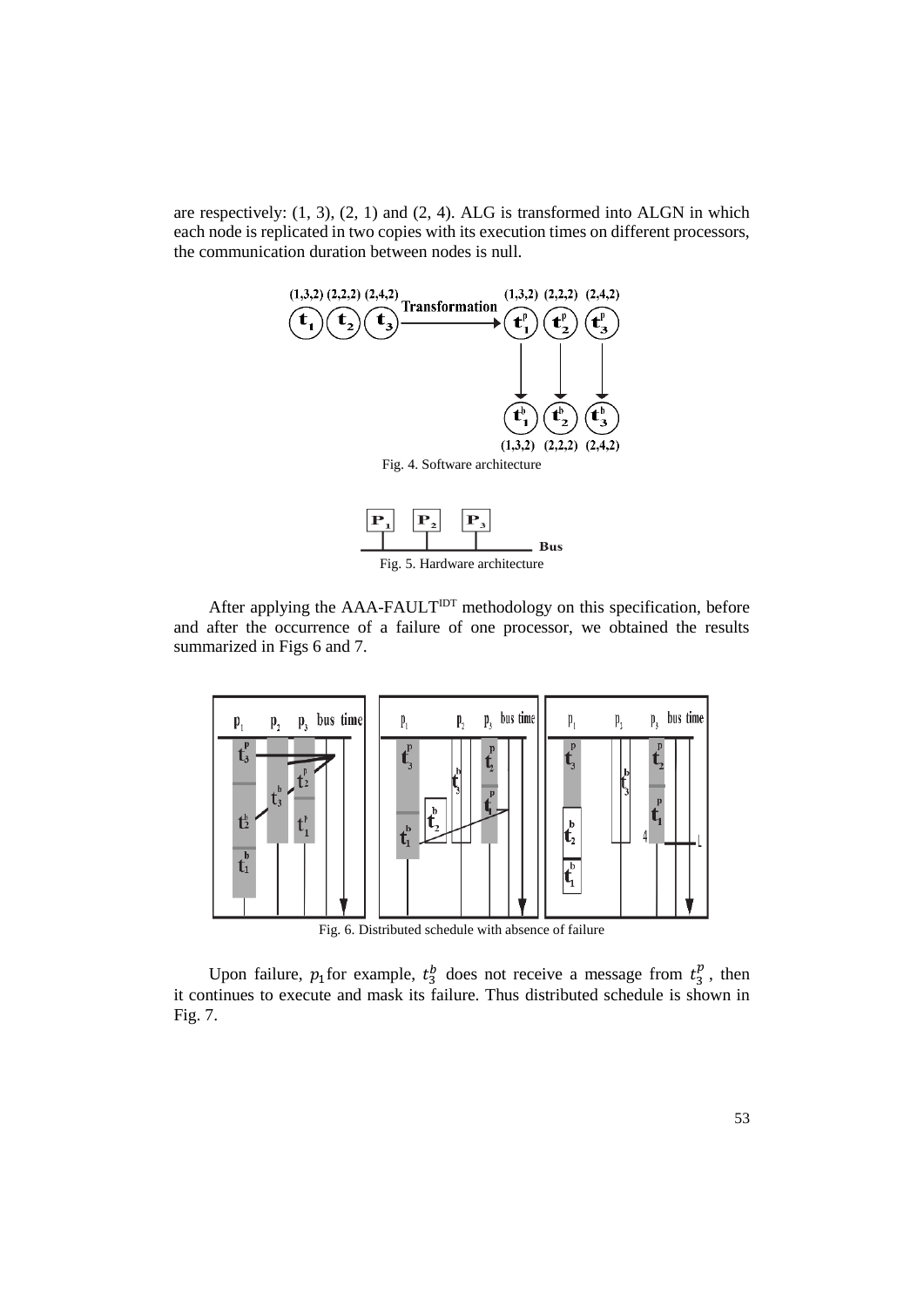

Fig. 7. Distributed schedule with failure of  $p_1$ 

## 4.2. Methodology AAA-FAULT<sup>DT</sup>

In this methodology, fault tolerance is based on the passive redundancy which requires a mechanism for detecting errors [19]. Therefore, we insert in ALG a new task called watchdog and denoted *w*. this methodology consists of three phases: transformation phase, matching phase and the fault tolerance phase.

• Transformation phase: In this phase we transform the non-redundant graph algorithm ALG into a new redundant graph ALGN, where:

 $\circ$  Each task is replicated into two copies, primary  $t_i^1$  $\frac{p}{i}$  and secondary  $t_i^b$ ;

 $\circ$  A new task  $w_i$  is added between each primary task  $t_i$  $_i^p$  and its replica  $t_i^b$ ;

 $\circ$  Three new dependencies are added to the new ALGN:  $(t_i^p \rightarrow w_i)$ ,  $(w_i \rightarrow t_i^b)$  and  $(t_i^b \rightarrow t_j)$ ; where  $t_j$  is the successor of  $t_i$ .

The new dependencies are of two types: two data dependencies and a conditional dependence, one of the data dependencies transfers a signal from the primary task  $t_i^{\dagger}$  $\sum_{i=1}^{p}$  indicating its execution to the task  $w_i$  and the other one transfers the result of the secondary task  $t_i^b$  to its successor  $t_j$ . The conditional dependence which transfers awakening message since the task *w* towards the replica of each task, it is called conditional dependence as its execution depends on the state of the processor (faulty or not).

• The matching phase: the proposed heuristic maps the new graph ALGN and the hardware architecture ARC to achieve an optimal schedule.

• The fault tolerance phase: consists in detecting the processor failure and then updating the scheduling of its tasks.

Passive redundancy requires an error detection mechanism; we propose a new task to be created called watchdog and denoted *w* to be added as a successor to each task in the architecture graph. The role of the task *w* is to receive a signal indicating the execution of its predecessor (task  $t_i$ ). So, after some time  $\Delta$  if no signal is detected then the processor  $p_i$  that executes the task  $t_i$  is down, therefore it wakes up the secondary copy of the task *t<sup>i</sup>* located on another processor by sending a wake-up message through the bus or via an intra-processor communication.

The body of the task *w* has the following form:

If  $(w_i \text{ does not receive a signal of } t_i^1$  $_{i}^{p}$  after time  $\Delta$ ) then

Send a wake-up message to the replica  $t_i^b$  to update scheduling. This message also applies to other replicas located on  $p_i$ .

*End if*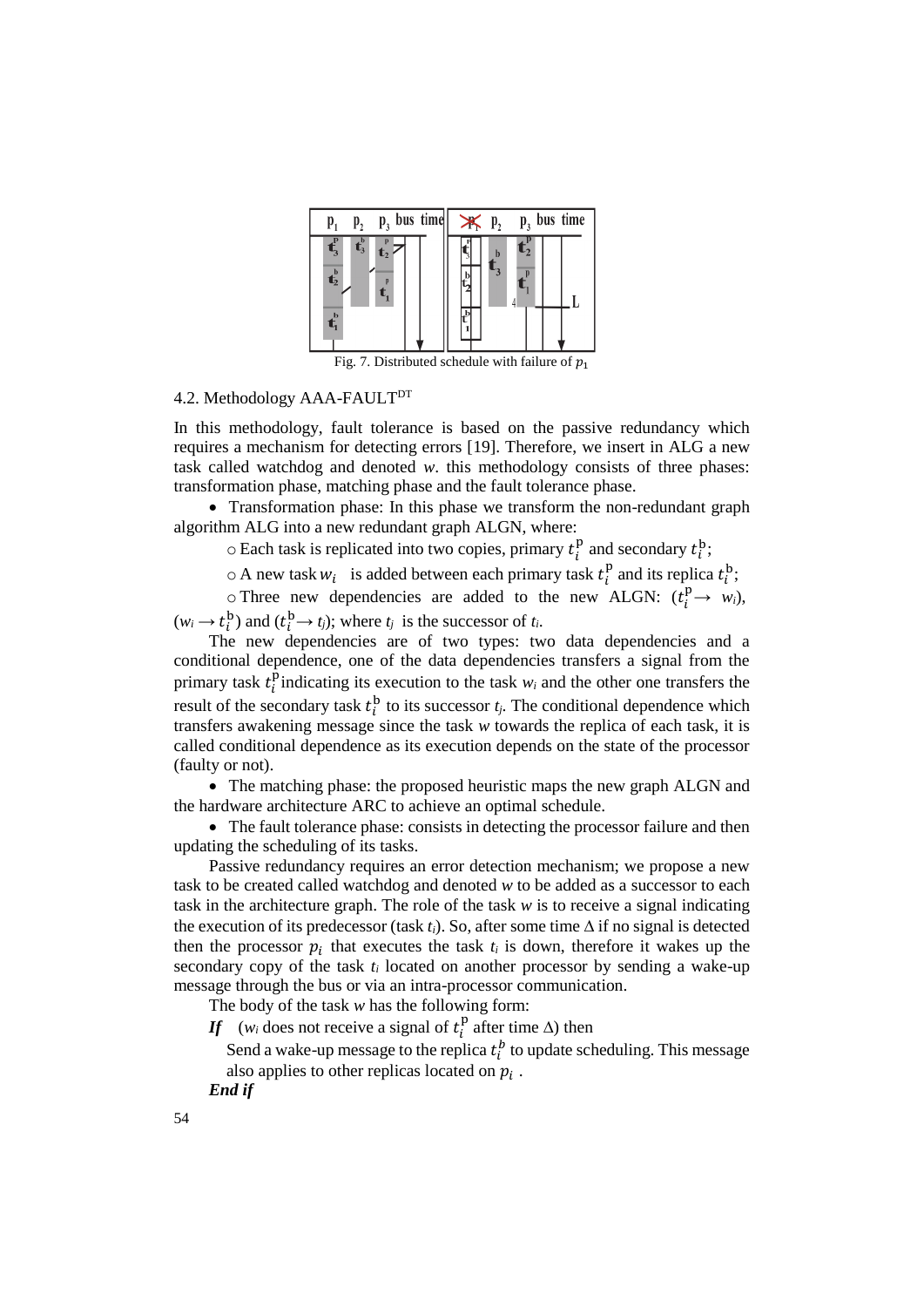The example below shows a distribution/scheduling algorithm of an algorithm graph on an architecture graph in which tasks (respectively communications) are represented by boxes whose height is proportional to their execution time (resppectively of communications).

Let be the following heterogeneous material architecture:  $P = \{P_1, P_2, P_3\}$ ,  $L = \{Bus\}$ , and the algorithm graph architecture ALG transformed into ALGN in which each node is associated with its execution times on different processors, and each arc is associated with the communication duration between nodes that it links (Fig. 8).



Fig. 8. Transformation scheme of ALG

The fault-tolerant distribution/scheduling is outlined as follows, where  $p_i^v$ (virtual processor) which indicate the passive placement of the replicas of the tasks awaiting activation on processor  $p_i$ , and  $L$  is the length of distribution/scheduling with absence of failures (Fig. 9).



Fig. 9. Distributed schedule with absence of failure

In case of a failure,  $p_1$  for example,  $w_i$  does not receive data of  $t_i^1$  $_{i}^{\text{p}}$ , then after the time out  $\Delta$ ,  $w_i$  wake the backup  $t_i^b$  located on  $p_3$  by running the conditional dependence  $c$ , the wake-up message is received too by the task  $t_j^b$ . So, the failure of  $p_1$  is masked as it is shown in Fig. 10.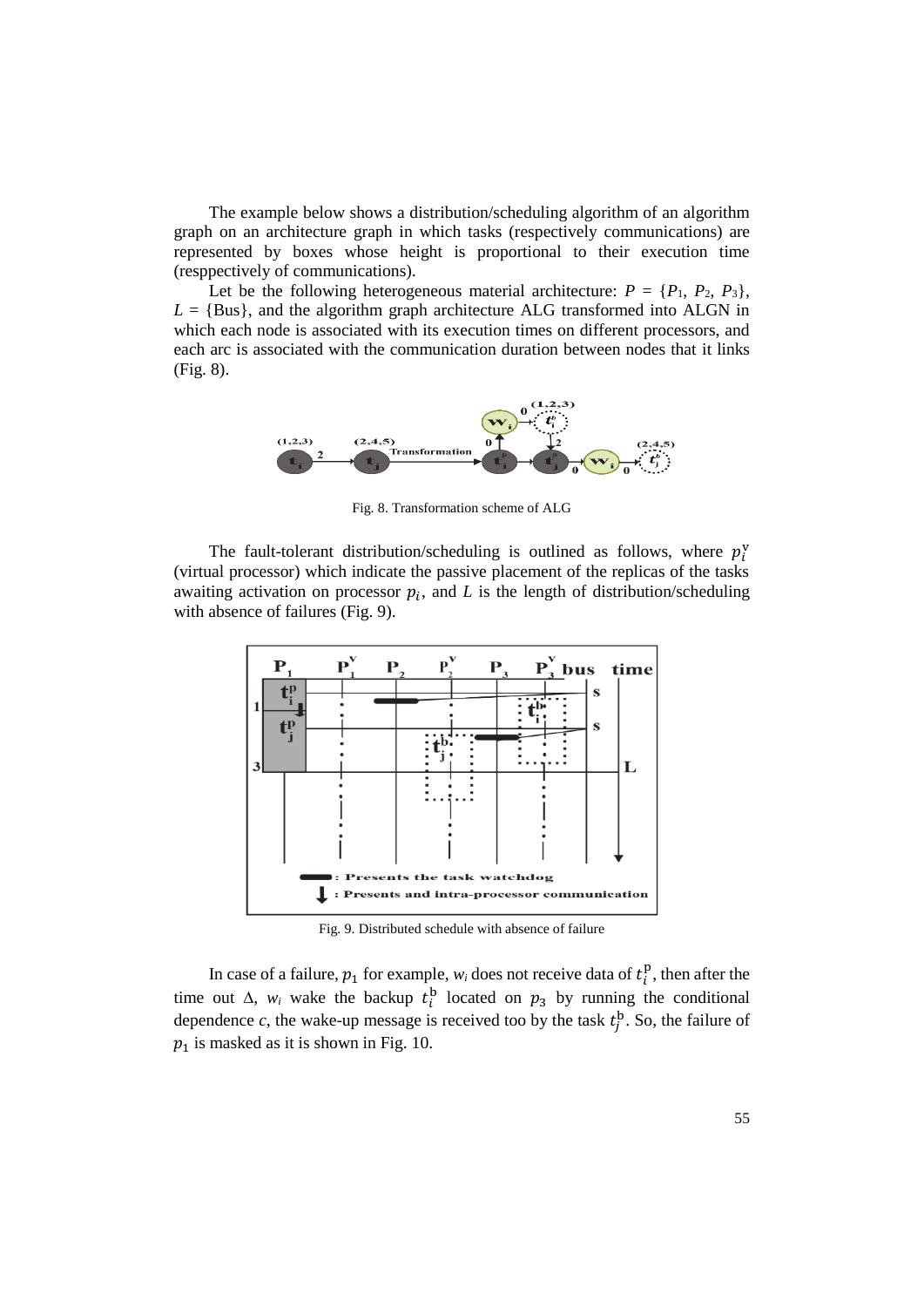

Fig. 10. Distributed schedule with presence of failure

Then  $t_i^b$  will be activated and executed on  $p_3$ , it sends the result  $x_b$  to  $t_j^b$  by interprocessor communication to be performed and provide the results. The processor  $p_1$  will be excluded from the material architecture. Finally, the execution of the system in subsequent cycles follows this new distribution/scheduling (Fig. 11).



Fig. 11. New distributed schedule after failure

# 5. Evaluation of the methodology AAA-FAULT<sup>DT</sup>

We have based on the methodology AAA (Adequation Algorithm Architecture) to schedule tasks on processors, it is based on a cost function called scheduling pressure, denoted  $\sigma^n_{T_i,P_j}$  [1].  $\sigma^{(n)}_{T_i,P_j}$  $\binom{n}{T_i,P_j}$  = St $\binom{n}{T_i,P_j}$  $\frac{(n)}{T_i P_j} + \overline{\text{st}} \frac{(n)}{T_i} - R^{(n-1)}$  where:

 $\operatorname{St}_{T_i,P_j}^{(n)}$  $\binom{n}{r}$  represents the earliest start date of  $T_i$  on  $P_j$ , from the beginning [15];

 $\overline{\text{st}}_{T_i}^{(n)}$  represents the latest start date of  $T_i$ , since the end [15];

 $R^{(n)}$  is distribution/scheduling length of an algorithm graph on an architecture graph.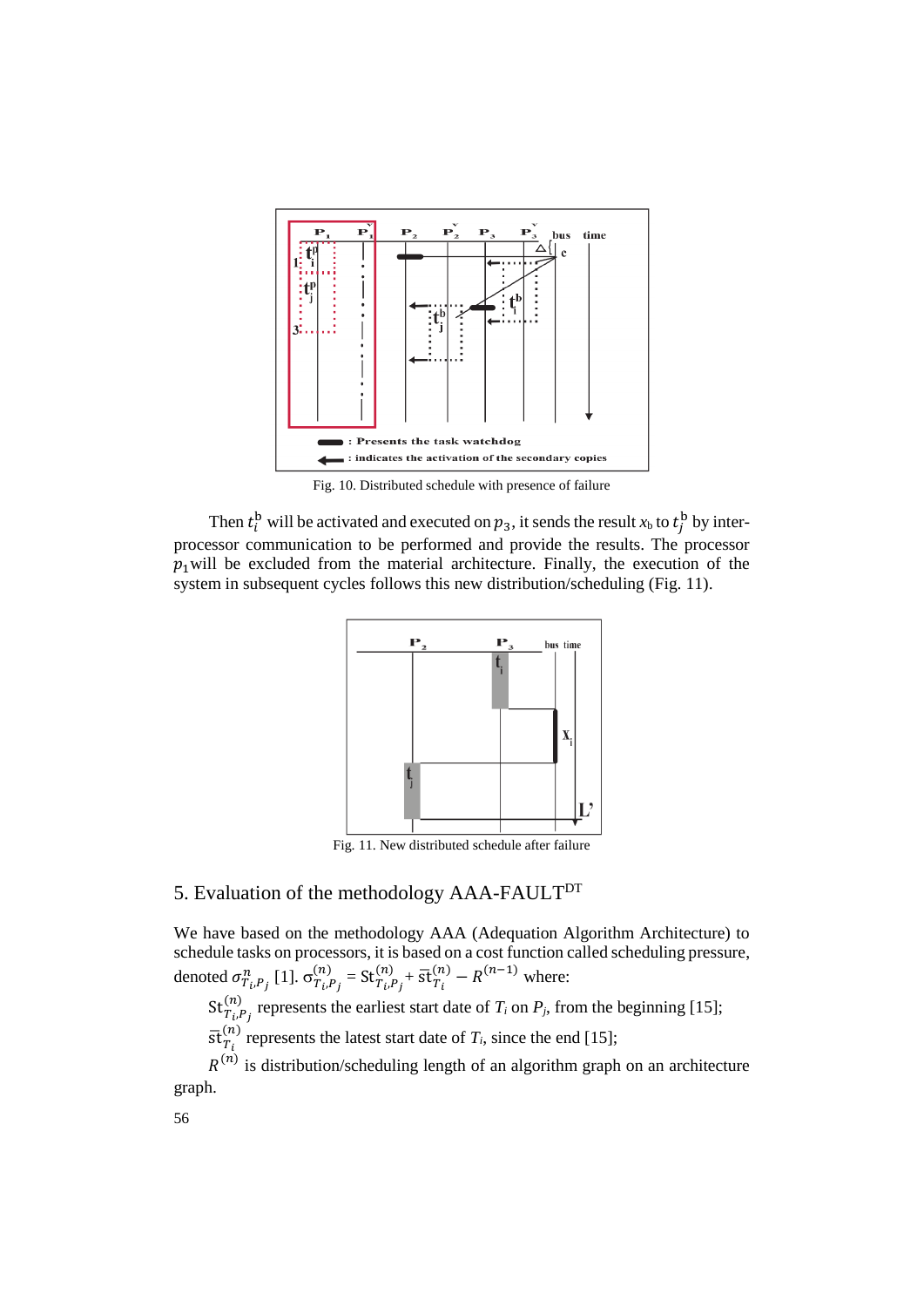#### 5.1. Evaluation parameters

We have applied AAA-FAULT<sup>DT</sup> heuristic to a set of random algorithm graphs with a set of parameters that affect our results. Processors number *P*, tasks number *N* and the factor CCR (ratio of the average communication time and the average execution time) are the parameters that we have modified to test the effectiveness of our methodologies in the absence/presence of failures.

Following Kalla's Cheme [1], a random algorithm graph is generated (Fig. 12) by several levels  $(≥ 2)$ . Each level *i* is composed of several nodes (tasks), and each node of level *i* has at least one predecessor lower level *j* such that  $i > j$ . Fig. 12 shows the process of generating random graphs ALG. This generator is based on three parameters:

•  $N$  – the graph size *n*; the number of nodes in the graph (each node corresponds to the task).

 $\bullet$  *H* – the height of the graph; the maximum number of levels in the graph;

•  $L$  – the width of the graph; the maximum number of independent nodes in a level graph.

The node generation phase itself is performed in two steps. First, we draw randomly *n* nodes in a matrix of dimensions  $(L \times H)$ , *L* and *H* affect the shape of the graph. Next, we construct the *N* levels of the graph; each level consists of *k* nodes on the same horizontal line in the matrix. In the generation phase of arcs, we generate the arcs in two steps. First, we choose randomly for each node of level *i* one or more nodes as predecessors of level *j*, with  $j = i - 1$ . Next, we choose randomly for each node of level *i* zero or more nodes as predecessors of level *j*, with  $j < i - 1$ .



Fig. 12. Stages of random graph generation

## 5.2. Results

We have plotted in Figs 13, 14 and 15 the schedule length *L* as a function of *N*, *P* and CCR. The orthogonal axis in all figures shows the schedule length obtained by the execution of our methodologies on a desktop computer with moderate capacities, also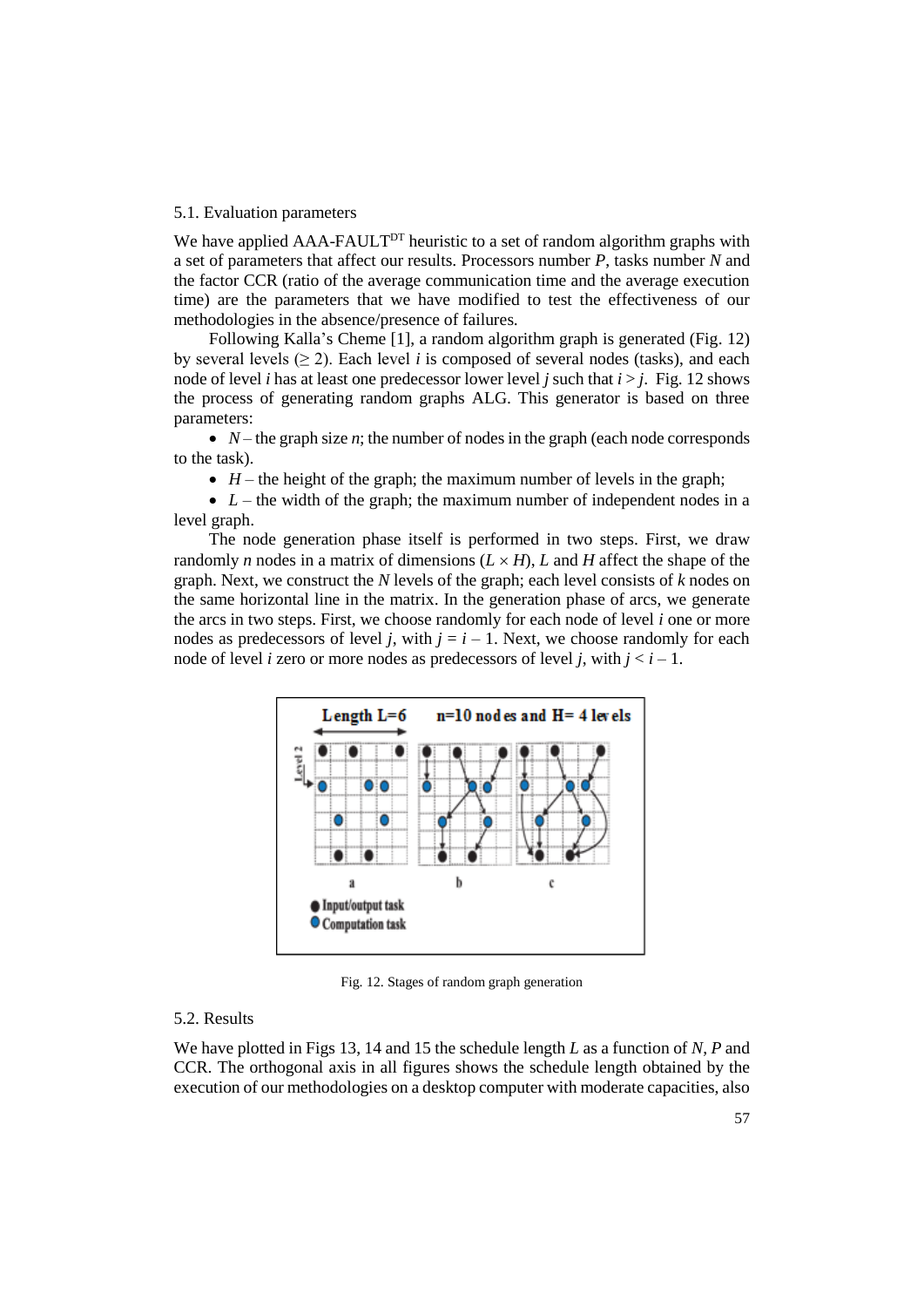the values of the execution costs of the tasks on the processors and the communication durations are taken randomly from an interval of integer values from 1 up to 10 then they do not reflect the actual values of the microprocessor execution time nor the communication time between them. In reality, they are incomparable; of course, very much better (it's a simulation).



Fig. 13 shows that the schedule length increases with *N* that they are more replicated.



Fig. 14. Effect of number of processors on AAA-FAULT<sup>DT</sup> for *N*= 40 and CCR=1

Fig. 14 shows that the schedule length decreases with *P*. This is due to the number of processor available to tolerate failures.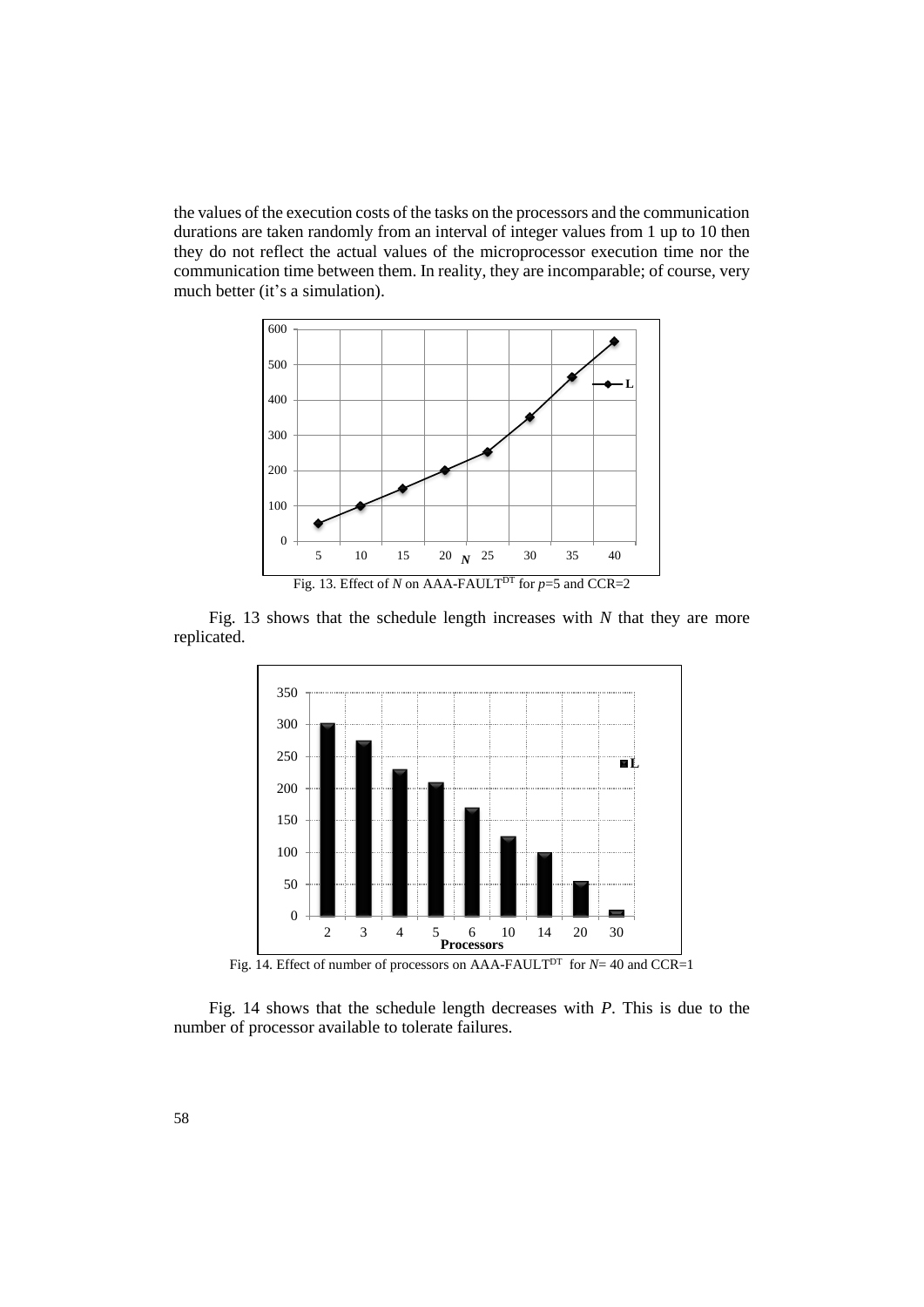

Fig. 15 shows that the schedule length increases for CCR<1 and decreases for CCR>1. This is due to the performance of heuristics when the communication cost is important.

Regardless of tasks number, execution duration and communication duration which increase the schedule length, results in obtained proof of the effectiveness of our methodology in the case of processor failure. In fact even the scheduling distribution length increases, it does not exceed the deadline. So, the expected service of the system is provided on time in all cases.

## 6. Evaluation of the methodology  $AAA$ -FAULT<sup>IDT</sup>

Due the principle of this methodology which combines the advantages of passive and active redundancy, results obtained compared to the previous ones are better. We have applied it to a set of random algorithm graphs with a set of parameters. We denote by:

- *L* is the length of distribution and scheduling real-time of dependent tasks  $(AAA-FAULT<sup>DT</sup>).$
- *L*′ is the length of distribution and scheduling real-time of independent tasks  $(AAA-FAULT<sup>IDT</sup>).$
- \* denotes DT or IDT

By varying the number of tasks on a random algorithms architecture and hardware architecture, we obtain the following results (Fig. 16).



By varying the number of processors on random algorithm architecture of 50 tasks, we obtained the following results in Fig. 17.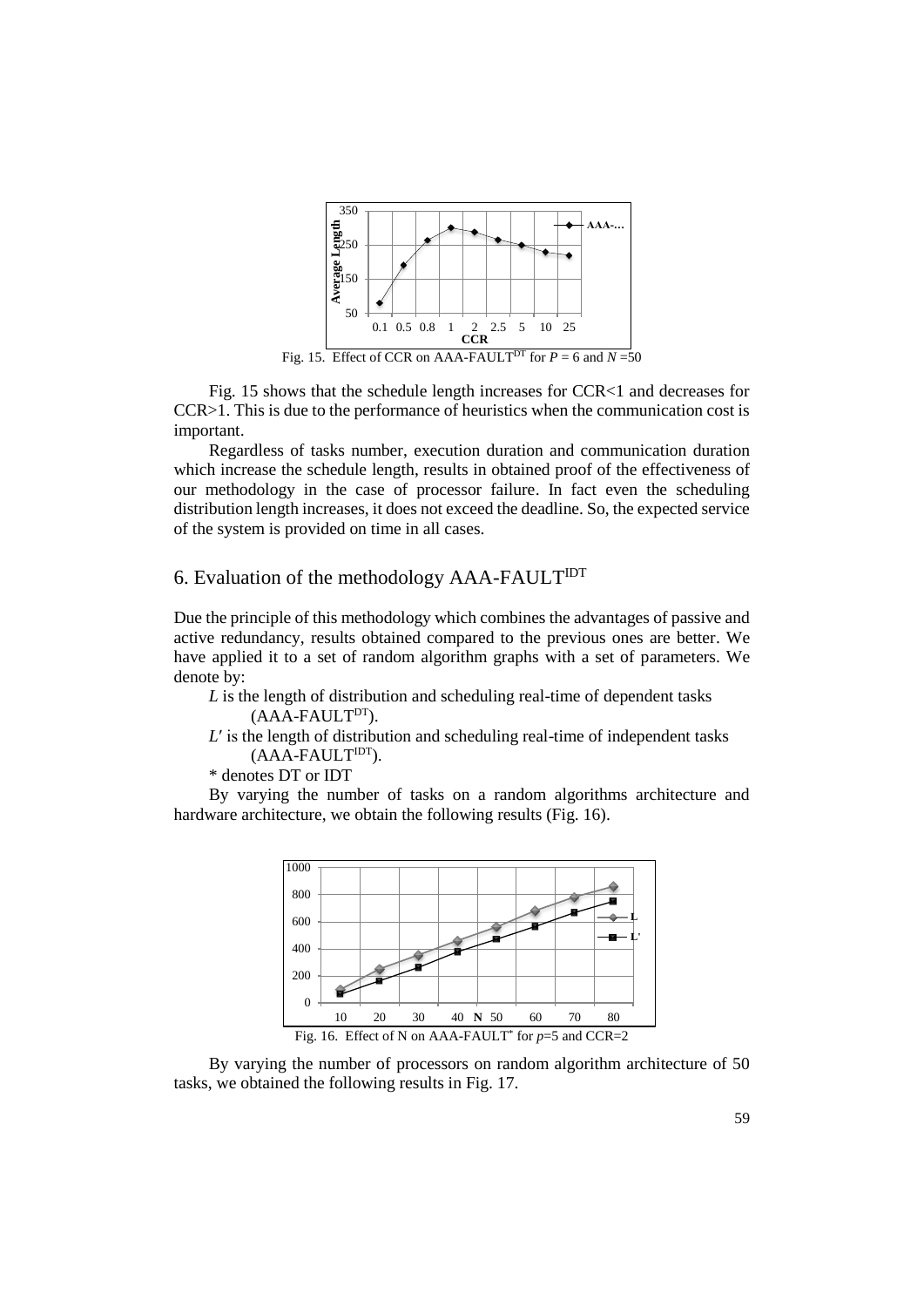

Fig. 17. Effect of number of processors on AAA-FAULT\* for *N*= 40 and CCR=1

Results of this methodology show that it is better than the previous. In fact, as we have already said, it has small recovery delay after failures and small execution delay without failures.

## 7. Conclusion

Dependability of critical real-time system is a crucial property which must be taken into account in conception process. Our work is based on the processors fault tolerance techniques in a multi-component heterogeneous non-preemptive system connected by a bus. Our solutions can minimize the schedule length on the absence/presence of faults in the case of dependent or independent tasks. Simulations results show the performance of our proposed approaches. Currently, we are performing extensive benchmark testing of our heuristics on heterogeneous architectures with several failures. The first results show that the overheads increase with the number of failures.

## R e f e r e n c e s

- 1. K a l l a, H. Génération Automatique de Distributions/Ordonnancements Temps Réel Fiables et Tolérants aux Fautes. PhD Thesis, Mathematics, Sciences and Technologies of the Information, L'INPG, 2004. 179 p.
- 2. Z h a n g, Y., K. C h a k r a b a r t y. Energy-Aware Adaptive Checkpointing in Embedded Real-Time Systems. – IEEE Computer Society Washington, DC, USA, Vol. **1**, 2003, p. 10918.
- 3. L i u, X., H. D i n g, K. L e e, L. S h a, M. C a c c a m o. Feedback Fault Tolerance of Real-Time Embedded Systems – Issues and Possible Solutions[, ACM](https://www.acm.org/publications) New York, NY, USA, Vol. **3**, April 2006, No 2, pp. 23-28.
- 4. Dependability: Basic Concepts and Terminology. In: J. C. Laprie, Ed. Dependability: Basic Concepts and Terminology. Dependable Computing and Fault-Tolerant Systems, Springer, Vienna, Vol. **5**, 1992, pp. 3-245.
- 5. J a l o t e, P. Fault-Tolerance in Distributed Systems. Prentice-Hall, Inc., 1994.